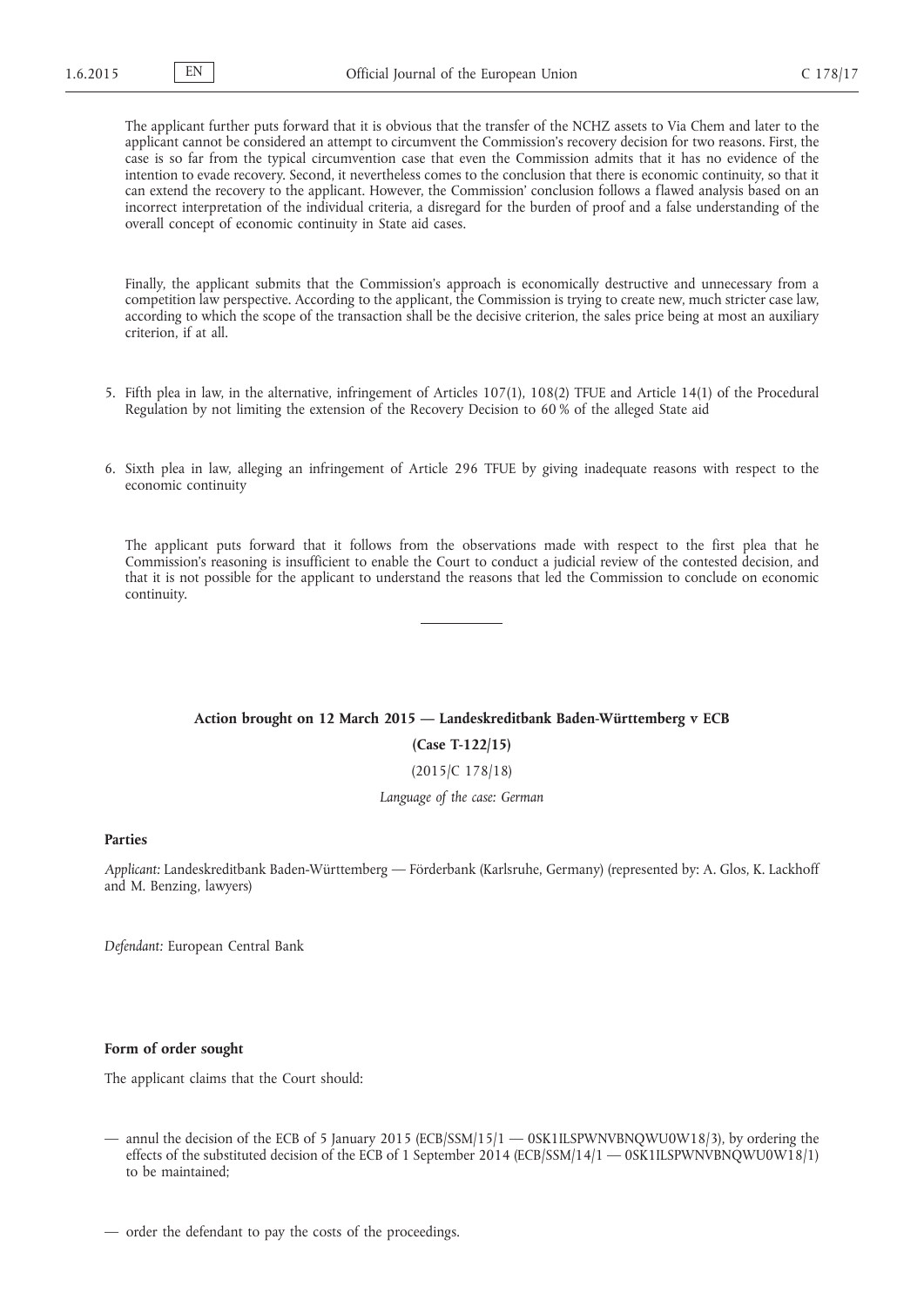### **Pleas in law and main arguments**

In support of the action, the applicant relies on five pleas in law.

- 1. First plea in law, alleging that the ECB applied an inappropriate criterion for the assessment of particular circumstances
	- The applicant asserts that the ECB based its decision as to whether, despite satisfying the size criterion, the applicant was to be classified as a less significant entity on grounds of particular circumstances under the second subparagraph of Article 6(4) of Regulation (EU) No  $1024/2013\binom{1}{1}$  read in conjunction with Article 70(1) of Regulation (EU) No 468/2014 (<sup>2</sup>) on four different and mutually irreconcilable assessment criteria. Each of those criteria was in itself erroneous.
	- The applicant further asserts that for the existence of particular circumstances under Article 70(1) of Regulation No 468/2014 it is decisive that there were 'specific and factual circumstances' that made the classification of an entity as significant, and thereby necessarily subject to the ECB's central supervision, 'inappropriate'. According to the applicant, the classification of an entity as significant merely on the basis of its size was 'inappropriate', within the meaning of Article 70(1) of Regulation No 468/2014, where such a classification was not necessary for the attainment of the objectives of Regulation No 1024/2013. Supervision by the competent national authorities with macroprudential supervision by the ECB would have sufficed.
- 2. Second plea in law, alleging manifest errors in the assessment of the facts of the case
	- The applicant asserts that the ECB erred (i) since in view of the submissions made by the applicant at the hearing and in the proceedings before the Administrative Board of Review the classification of the applicant as a significant entity was not in any way necessary for the attainment of the objectives of Regulation No 1024/2013 and (ii) because the classification of the applicant as a less significant entity was also inconsistent with the basic principles of that regulation. The ECB's decision that particular circumstances did not exist was a manifest error.
- 3. Third plea in law, alleging an infringement of the obligation to state reasons
	- The applicant asserts that the reasons for the contested decision were illogical and contradictory. The ECB relied on a total of four assessment criteria which bore no relation to one another and were mutually irreconcilable.
	- The principal grounds for the contested decision cannot be extrapolated from the contested decision. On the contrary, the ECB's line of argumentation consisted in mere assertions and negations.
	- Furthermore, the decision erroneously failed to take into consideration the applicant's submissions in the administrative proceedings. In particular, the ECB did not explain why the factual and legal arguments presented by the applicant were not sufficient to rebut the presumption laid down in the second subparagraph of Article 6(4) of Regulation No 1024/2013.
- 4. Fourth plea in law, alleging an *ultra vires* misuse of powers by failing to exercise discretion
	- The applicant claims that the ECB breached its obligation in each individual case to exercise the discretion provided for in Article 6(4) of Regulation No 1024/2013 and Article 70 of Regulation No 468/2014. The ECB thereby misused its powers.